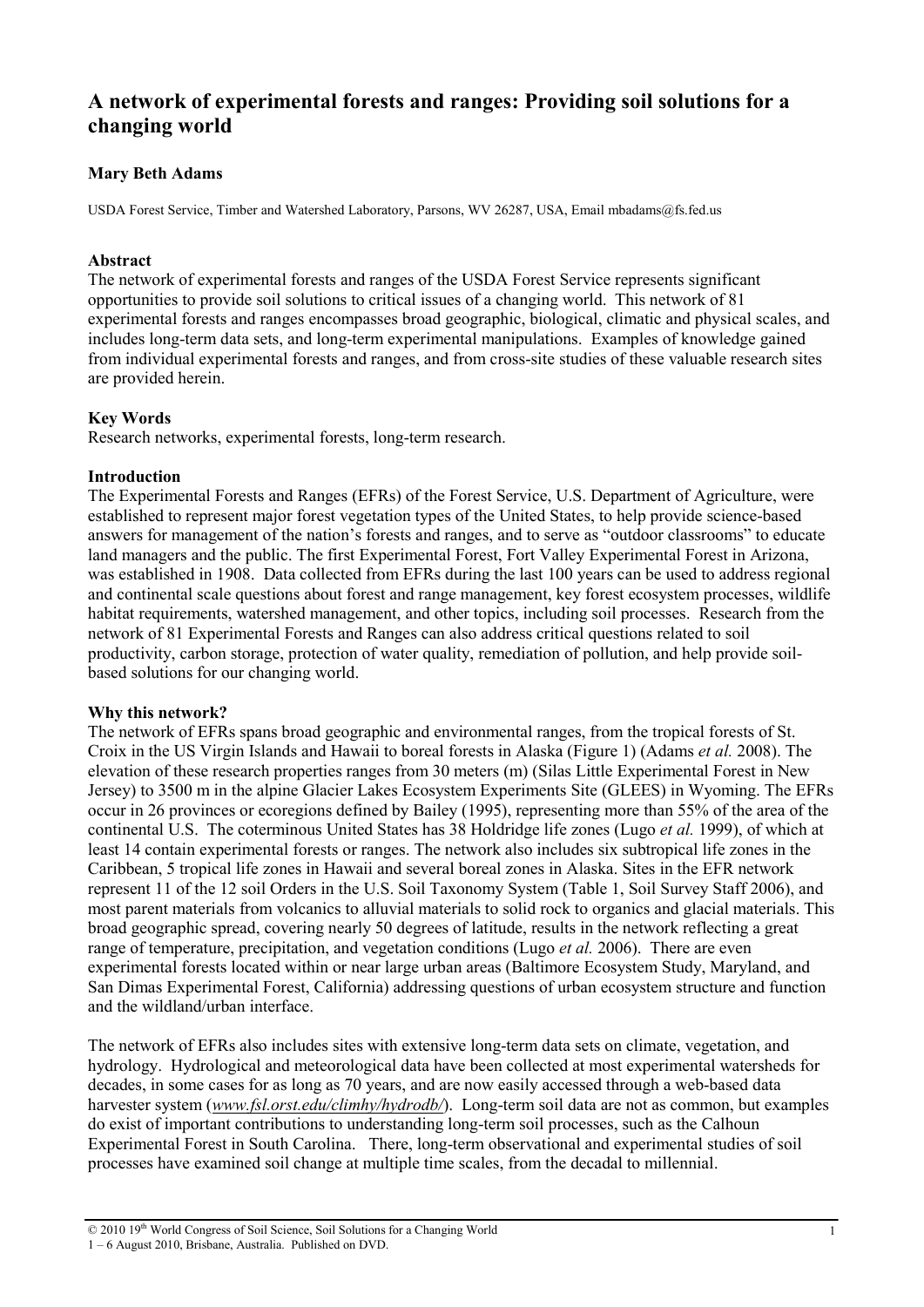#### **Table 1. Soil Orders represented within the USDA Forest Service Network of Experimental Forests and Ranges.**

| Alfisols         |
|------------------|
| Andisols         |
| Aridisols        |
| Entisols         |
| Gelisols         |
| <b>Histosols</b> |
| Inceptisols      |
| Mollisols        |
| Oxisols          |
| Spodosols        |
| <b>Ultisols</b>  |

The work is particularly noteworthy for documenting soil recovery processes following abandonment after protracted agriculture for cotton (*Gossypium hirsutum*) and associated accelerated soil erosion, followed by planting to loblolly pine (*Pinus taeda*) (Richter and Markewitz 2001).

Many EFRs also are sites for long-term manipulative research, which help us to understand the effects of various disturbances on ecosystem processes and components over longer temporal scales. For example, a long-term study of the effects of silvicultural practices on Appalachian hardwood forest composition and growth on the Fernow Experimental Forest (West Virginia) was recently used by Davis *et al*. (2009) to compare carbon storage resulting from these different cutting practices over a 55-year-period. Many of the Experimental Forests have similar research studies evaluating silvicultural treatments over multiple decades which could be used to address these questions on regional to national scales. The long-term silvicultural and fire ecology study sites on the Escambia Experimental Forest (Alabama) have provided "living laboratories" available to university and agency researchers working to unravel the interconnecting processes essential to restoring the once-extensive longleaf pine (*Pinus palustris*) forest ecosystem.

Because EFRs are dedicated to long-term research, they provide an excellent opportunity to understand ecosystem processes over many decades. For example, research at Hubbard Brook Experimental Forest (New Hampshire) was instrumental in documenting acidic deposition and its effects on soil and water chemistry in north America. Data from more than 50 years of research on the Marcell Experimental Forest in Minnesota has been used to understand peatland functions in northern ecosystems, develop peatland hydrologic models, and develop research and monitoring programs that have later expanded nationally and internationally.

#### **Opportunities Associated with EFRs**

Finally, there are opportunities associated with the network of EFRs. These arise from the ability to link studies from different ecoregions, soil or vegetation types to study landscape scale processes and questions. For example, as part of studies of carbon dynamics under the USDA Global Climate Change Program, scientists are linking intensive ground-based measurements of carbon stocks, forest growth, and climate from experimental forests with spatially extensive but coarse resolution measurements. Through this work, scientists at the Bartlett Experimental Forest in New Hampshire, the Marcell Experimental Forest in Minnesota, the Fraser Experimental Forest in Colorado, and GLEES are linking landscape monitoring to carbon management at a scale relevant to local land management decisions.

The opportunity also exists for studying impacts of human activities by using manipulative experiments at a variety of sites, or to conduct experiments with similar treatments at several EFRs. Because EFRs are set aside for manipulative research, these experiments are protected for the long term – much longer than is generally possible in an academic setting. Opportunities exist to address important issues relative to challenges of managing forests and ranges in a changing world, using long-term data available from EFRs. For example, at Priest River Experimental Forest in Idaho, daily weather records dating back to 1911 have been used in large-scale models to predict continental scale vegetation changes resulting from climate change.

Finally, the Forest Service network of EFRs is linked with other research and monitoring networks, further increasing the information available, and the opportunities for synergistic research efforts. These networks